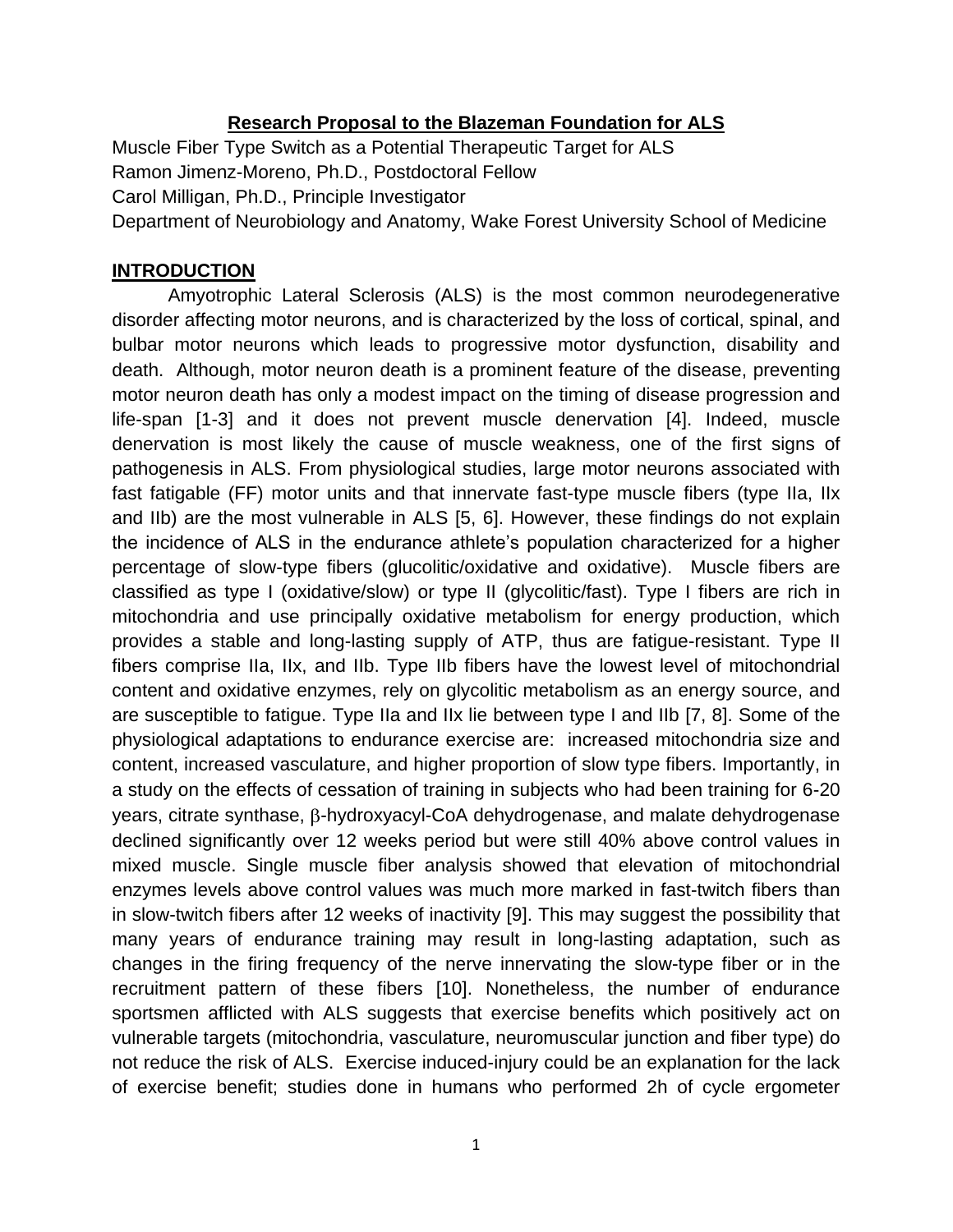exercise (60-65% VO $^2$ <sub>max</sub>) had an increased level of interleukin-6 (IL-6) immediately after exercise and peaked 3 hours later, as well as increased tumoral necrotic factor (TNF- $\alpha$ ) [11]. TNF- $\alpha$  triggers motor neuron death in vitro [12] and transgenic mice over expressing TNF- $\alpha$  undergo extensive neurodegeneration [13]. In addition, transgenic mice over-expressing IL-6 develop severe neurologic disease characterized by tremor, ataxia and seizure. These findings suggest that IL-6 may have a direct pathogenic role in neurodegenerative diseases [14]. In a human study, serum IL-6 levels were detected in 73%of ALS patients (8 out of 11) whereas only 9% (1 out of 11) were detected in control subjects, and Il-6 levels are correlated directly with the duration of the disease in ALS patients [15].

An ideal therapeutic approach would be to induce the positive effects of exercise, (increase mitochondria number and size, switch fiber type towards a more resistant phenotype, prevent atrophy, and increase vasculature) but without any of the possible negative effects (exercise induced-injury). In sedentary mice, AICAR (AMPK agonist) administration has been shown to induce a muscle fiber type switch from fast-to-slow, which results in an increase in endurance of about 44% [16]. There was also an upregulation of 32 genes linked to oxidative metabolism. This article had a great impact in the media as a potential exercise mimetic drug; however, exercise and muscle researchers criticized the fact that by activating AMPK, AICAR does not induce all the same benefits of physical exercise. Nonetheless the same researchers also maintained that agents like AICAR could be especially important for patients who are unable to exercise because of severe musculoskeletal or cardiovascular conditions [17]. According to the website, ALS-TDI is conducting a study with a different AMPK activator, metformin; however, the results of this are not available. AICAR has been shown to have long-term effects in muscle and is a more potent activator of AMPK than metformin [18, 19].

### **AICAR: Mechanism of action**:

AICAR enters into the cell and is metabolized to the monophosphorylated nucleotide, ZMP, an AMP analog that activates AMPK. AMPK is a fuel-sensing serine/threonin kinase that is activated under conditions of energetic demands, such as exercise, to restore energy balance [20]. Chronic administration of AICAR activates AMPK increasing the expression of genes implicated in oxidative metabolism and mitochondrial biogenesis. These effects are in part, mediated by stimulation of peroxisome proliferator-activated receptor delta  $(PPAR<sub>o</sub>)$ , a nuclear receptor superfamily of transcriptional regulators [16, 21]. In addition, AICAR administration induces a 20% increase in PGC-1 $\alpha$  levels 24 hours after administration in both fast and slow type muscle; and a 24% increase in the expression of SIRT1 in fast type muscle but not slow type [22]. The expression of PGC-1 $\alpha$  in muscle increases chronically with exercise [23, 24], an overexpression of PGC-1 $\alpha$  results in a substantial increase in muscle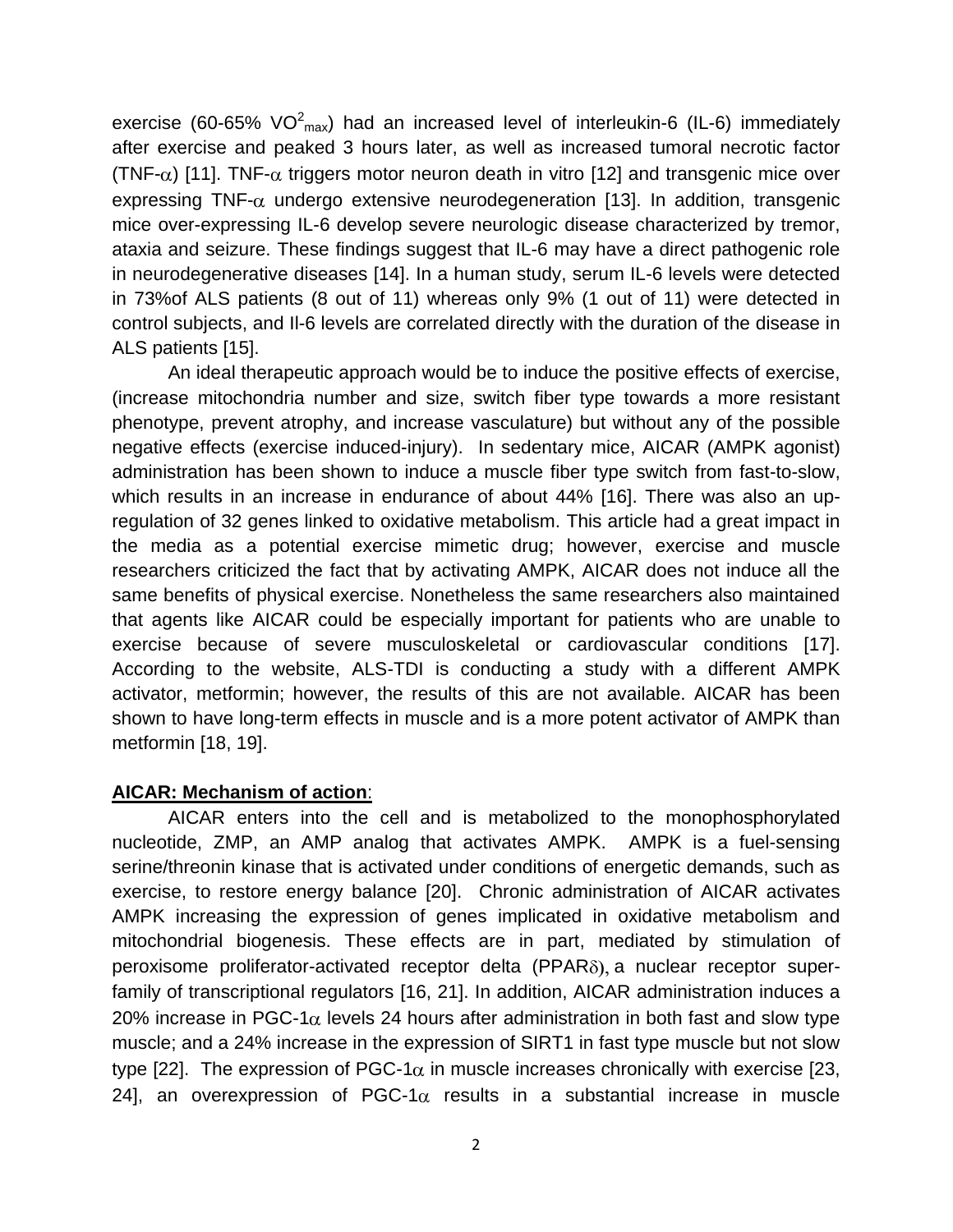mitochondrial content, resistance to fatigue [25, 26], and more importantly, reduces the effects of denervation, dietary fasting, and even activated FoxO3 on rapid fiber atrophy [27]. However, AICAR treatment for a period of 4 weeks at 500mg/kg/day failed to block loss of muscle mass upon experimental denervation, although the levels of PGC-1 $\alpha$ were increased [28]. Atrophy following experimental denervation may occur at a faster rate than denervation in neurodegenerative diseases. In fact, we found that denervation in ALS mice occurs as early as 25 days post-natal while the mice do not show the first clinical signs of the disease until 90-100 days post-natal [4]. An explanation from the authors of the original paper [28] is that protection against muscle wasting may require a larger increase in PGC-1 $\alpha$ . It seems likely that the level reached was not enough to compensate for the rapid decline after experimental atrophy; and these trends may not correlate with the progression of ALS or, alternatively, the levels of PGC-1 $\alpha$  may increase after longer treatment.

The effect of AICAR treatment is not specific for skeletal muscle; activation of AMPK by AICAR may affect other tissues, including the brain, as it has been shown that AICAR crosses the blood-brain barrier [29]. Astrocytosis and microgliosis are found in the central nervous system of ALS-patients as well as in animal models of ALS; administration of AICAR to cultured rat primary astrocytes, microglia, and peritoneal macrophages inhibited the LPS-induced production of  $TNF\alpha$ , IL-1b, and IL-6, as well as inhibited the expression of iNOS at mRNA and protein levels [30].

In addition to all the possible therapeutic effects that AICAR may induce, AICAR has also been used previously as a drug for treating Lesch-Nyhan syndrome at relatively high doses (100 mg/kg body weight) with no side effects [31]. The safety, tolerance, and pharmacokinetics of intravenous doses of 10-100 mg/kg of AICAR in healthy men have been previously reported [30, 32].

### **HYPOTHESIS**

We hypothesize that activation of AMPK through AICAR administration in ALS mice will increase PGC-1 $\alpha$  levels. PGC-1 $\alpha$  will induce:

- a) Switch in muscle fiber phenotype from vulnerable (fast-type fiber) to a more resistant phenotype (slow-type fiber).
- b) Increase the mitochondria content in muscle fiber and motor neurons.

As a result we expect to see an increase in muscle performance and delay in the onset and/or progression of the disease based on:

- 1. Delayed denervation and/or increased re-innervation by healthy motor units in the fibers innervated by large motor neurons (FF motor units) in the SOD1<sup>G93A</sup> mice.
- 2. Increased mitochondrial turnover that will improve the energetic state of the cells –muscular, neuronal, and non-neuronal.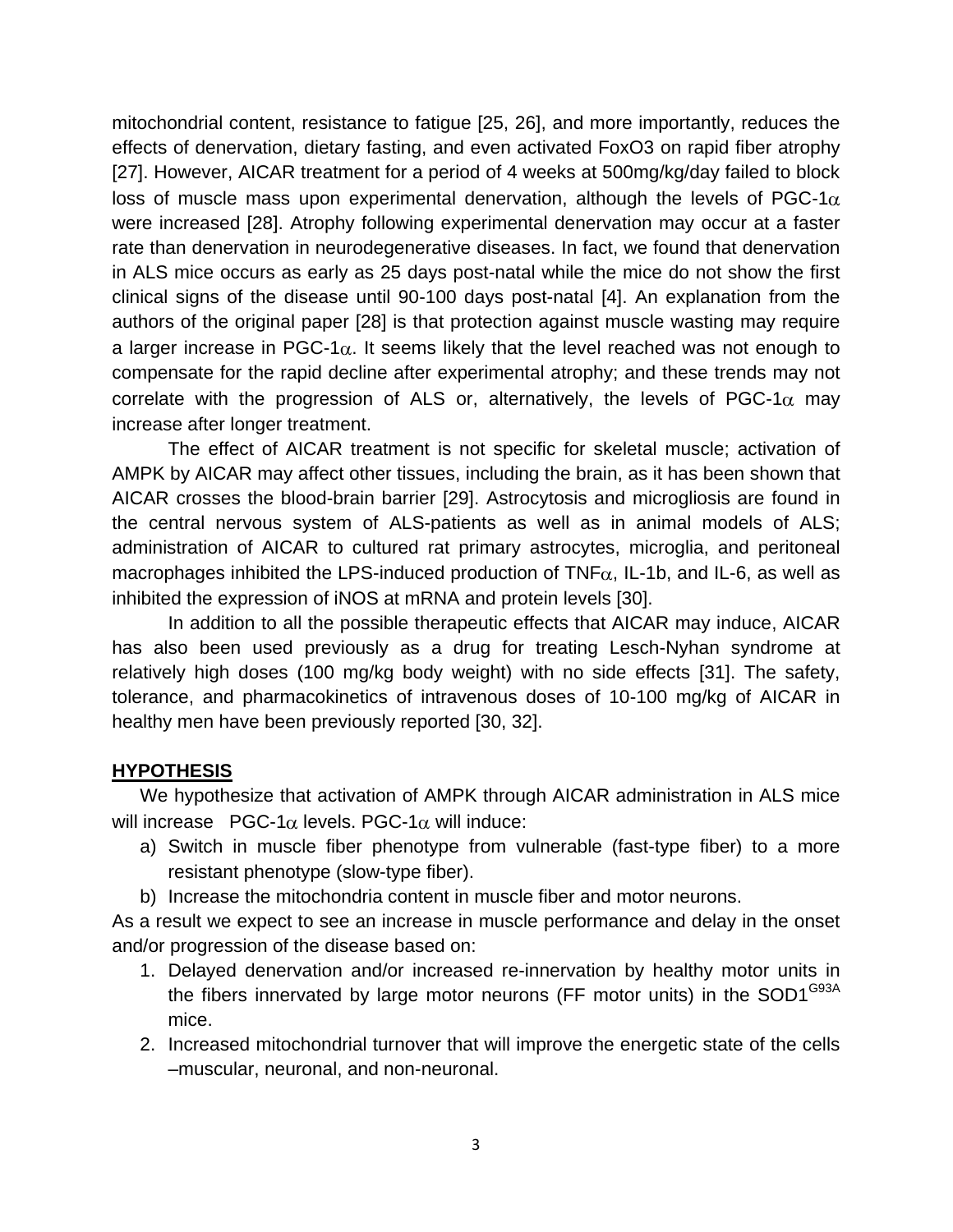### **EXPERIMENTAL DESIGN**

A large number of successful pharmaceutical interventions in ALS mouse models have been reported, none of which could be prospectively translated into human therapeutics. It is now clear that this failure may, at least in part, be related more to methodological pitfalls than to problems inherent in the models themselves [33]. Thus, we will use the guidelines regarding animal number and confirmation of SOD1<sup>G93A</sup> approved by ALS/MND in a meeting in 2006 and published in 2007 [33]; in combination with the guidelines for preclinical testing and colony management from "The Jackson Laboratory" [34].

Animals: For all studies, B6.Cg-Tg(SOD1<sup>G93A</sup>)1Gur/J mice will be used in the experiments as a model of ALS; as a control in Aim1 we will use littermates negative for SOD1<sup>G93A</sup> determined by PCR.

# *Aim1: Determination of the dose response:*

There are several reports in the literature indicating different effective doses of AICAR [16, 28, 35]. Additionally, personal communication with other investigators also indicates that the source of AICAR is critical, as one company's purity is less than another. The first critical experiment in this study will be to determine an effective dose of AICAR in the SOD1<sup>G93A</sup> mouse model of ALS. AICAR induces changes in the fiber type through activation of PGC1- $\alpha$  [16], which is also implicated in the protection of skeletal muscle from atrophy [27], and mitochondria biogenesis [36]. Mice will be treated with different doses of AICAR (Sigma; Cat#9978; 100, 250, 500 and 1000 mg AICAR) at 30 days postnatal (P30) for 4 weeks. AICAR will be freshly prepared everyday before injection, and prior to the injection will remain on ice as suggested by Dr. Vihang A. Narkar. Following treatment, animals will be euthanized and the Tibialis Anterior (TA) and soleus muscle, and spinal cord will be isolated. PGC-1 $\alpha$  levels will be determined by Western Blot analysis. Mitochondrial activity (Malate dehydrogenase and succinate dehydrogenase), and mitochondrial marker (Cytochrome C) will be determined as previously described by Winder.,et al [36]

This experiment will determine the dosage of AICAR that induces the maximum level of  $PGC1-\alpha$  expression and mitochondrial biogenesis. As stated in our hypothesis we expect that both, higher levels of PGC1- $\alpha$  and mitochondrial content will have a therapeutic effect in the SOD1<sup>G93A</sup> mouse model of ALS. Thus, it is extremely important to determine this dosage in order to develop the following aims. If we are successful in Aim 1, we will move on to Aim 2 as described below.

## *Aim2: Effect of AICAR on preventing muscle denervation:*

We have determined that denervation of the TA muscle begins between days 14 and 30 [4, 37]. By day 60, a high percentage of the FF/type IIb fibers in the TA are denervated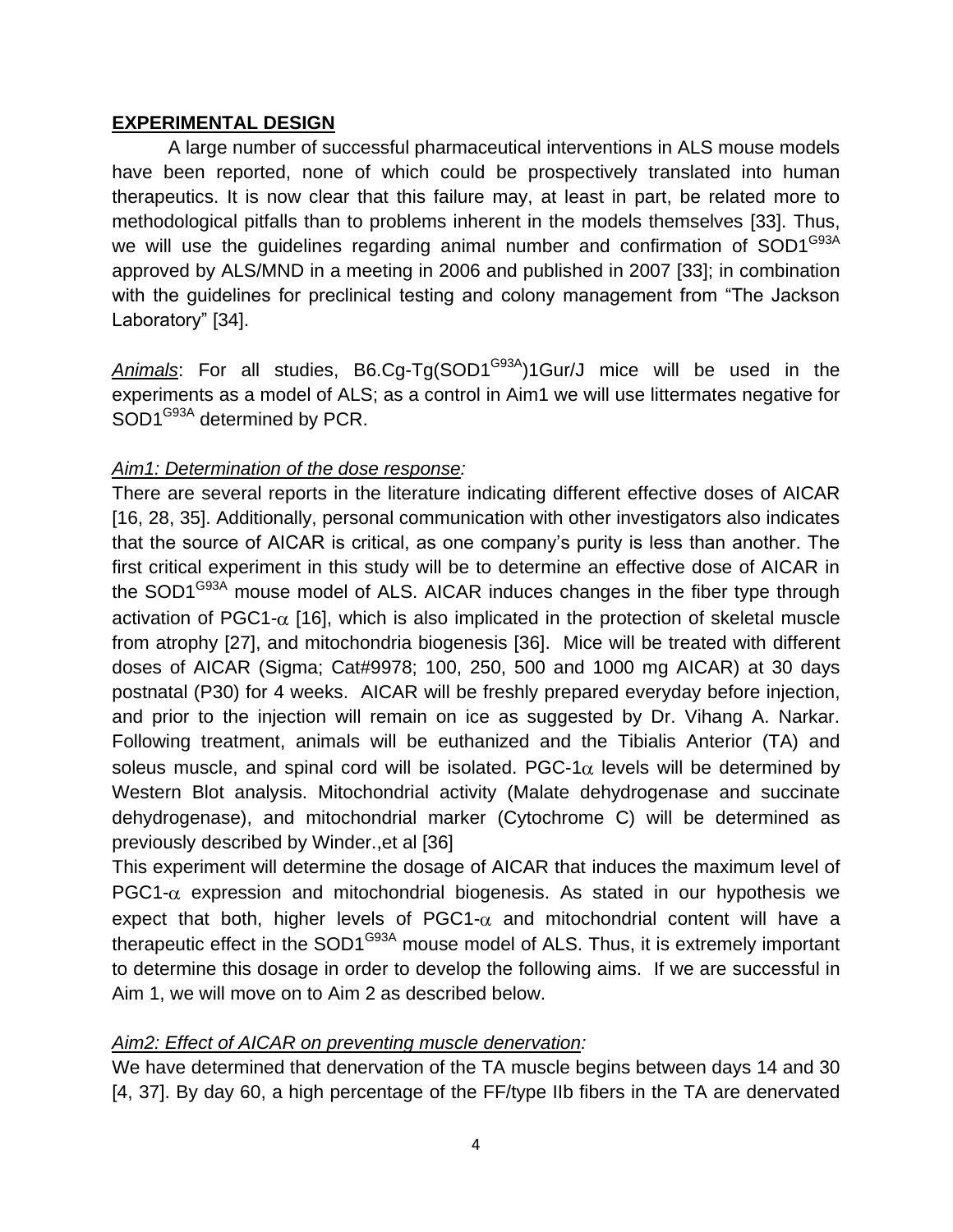[6, 38]. For this study we will determine if AICAR can prevent, or delay this early denervation. Twenty mice will be used and the extent of muscle denervation, muscle fiber type composition, and number of motor neurons in the lumbar spinal cord will be determined. Animals will be divided in groups of 5 animals as shown in the table below and will be administered AICAR daily beginning at 30 days post-natal (P30) and will continue until day 60.

| <b>Genotype</b>        | Daily Intra-peritoneal injection<br><b>AICAR/saline</b> | Daily Intra-peritoneal injection<br>saline |
|------------------------|---------------------------------------------------------|--------------------------------------------|
| $SOD1$ <sup>G93A</sup> | 5 male/5 female mice                                    | 5 male/ 5 female mice                      |

The guidelines for preclinical animal research in ALS/MND indicate that an n=5-6 animals is mandatory for positive outcomes [33].

*Histology*: Muscle and spinal cord will be removed for further correlation between histological and biochemical changes with survival, and SOD1 expression levels. The principal information we want to obtain from these tissues are:

- a) Muscle:
	- a. Cross sections from fresh-frozen muscle will used to determine the level of atrophy (due to decrease in cross section area), as well as the percentage of different muscle fiber type. Both ATPase and SDH staining will be used to determine the percentage of different fiber types.
	- b. Extent of denervation, immunohistochemistry methods will be used to stain the presynaptic axons (NF-L) and presynaptic terminal (VChaT), as well as the postsynaptic side of the neuromuscular junction using a-BTX. Innervation and denervation will be determined using previously published criteria [4]. Results from AICAR-treated mice will be compared to salinetreated controls.
- b) Spinal cord:
	- a. A cresyl-violet stain and a method for motor neuron counting developed in our lab will be used to determine number of motor neurons in the thoracic and lumbar spinal cord.
	- b. Immunohistochemistry techniques will be used to determine the level of reaction from microglia (Iba-1 antibody) and astrocytes (GFAP antibody).

*Molecular level*: To correlate these findings with the direct effects of AICAR, westernblotting will be used to determine the levels of protein that are directly or indirectly activated by AICAR as mentioned above (AMPK phosphorylated, total AMPK, PGC-1 $\alpha$ ,  $PPAR<sub>δ</sub>$ ).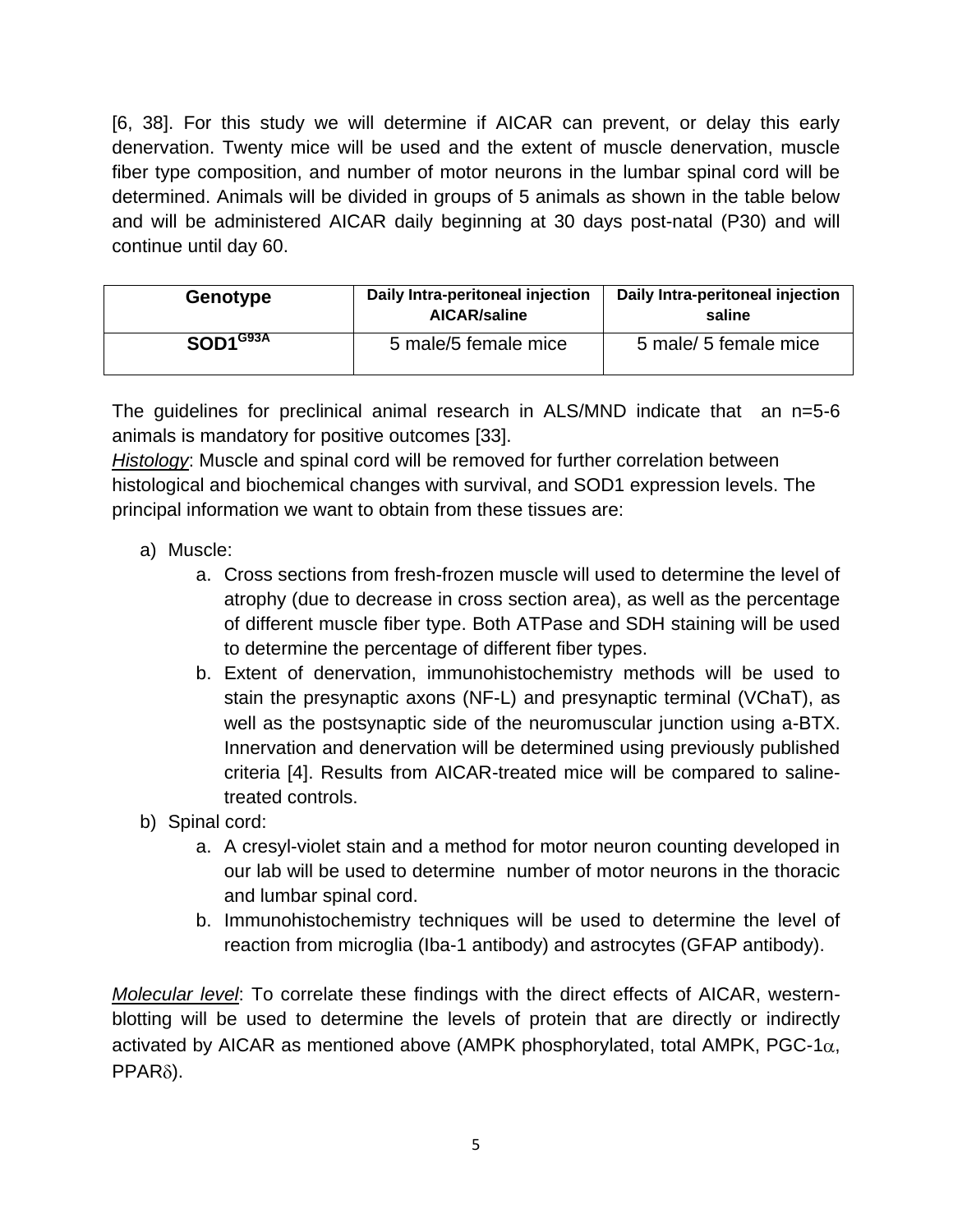Many changes that are attributed to AICAR that could be beneficial in ALS such as: 1) switching muscle fiber type from a vulnerable (fast-fiber type) to a more resistant-towaste phenotype (slow-fiber type), and 2) preventing atrophy which would favor the reinnervations process from collateral axons. In addition, an enhanced energetic state in motor neurons and muscle due to the increase of mitochondrial content, and an attenuated inflammatory response induced by AICAR administration may delay the denervation process in the fast-type muscle. Preserving the interaction between the motor neuron and the muscle fiber is highly important. The finding that muscle-derived GDNF, and NOT glial-cell-line-derivated GDNF, acts as a neuroprotective in the SOD1<sup>G93A</sup> mouse model stresses this importance [39]. Improving the metabolic state in motor neuron and muscle fiber could be a mechanism to stabilize this interaction, maintaining the anterograde/retrograde transport of neurotrofic factor between them.

A practical problem with this project is the cost of AICAR (\$157.00/25mg), and fortunately, we have been able to obtain a discount of 50% from Sigma (see quotation). At the conclusion of this study we will have 1) determined an optimal dose for treatment, and 2) demonstated efficacy in the SOD1 $G<sup>93A</sup>$  mouse model of ALS. Positive results from this study, together with the reported safety, tolerance, and pharmacokinetics of intravenous doses of 10-100 mg/kg of AICAR in healthy men [30, 32] lay the critical foundation for moving AICAR into Phase 2 and 3 clinical trials in ALS. WFUSM ALS Clinic, together with NEALS is in a prime position to lead these studies.

### **BIBLIOGRAPHY**

- 1. Fischer, L.R., et al., *Amyotrophic lateral sclerosis is a distal axonopathy: evidence in mice and man.* Exp Neurol, 2004. **185**(2): p. 232-40.
- 2. Kostic, V., et al., *Bcl-2: prolonging life in a transgenic mouse model of familial amyotrophic lateral sclerosis.* Science, 1997. **277**(5325): p. 559-62.
- 3. Sagot, Y., et al., *Bcl-2 overexpression prevents motoneuron cell body loss but not axonal degeneration in a mouse model of a neurodegenerative disease.* J Neurosci, 1995. **15**(11): p. 7727-33.
- 4. Gould, T.W., et al., *Complete dissociation of motor neuron death from motor dysfunction by Bax deletion in a mouse model of ALS.* J Neurosci, 2006. **26**(34): p. 8774-86.
- 5. Hegedus, J., C.T. Putman, and T. Gordon, *Time course of preferential motor unit loss in the SOD1 G93A mouse model of amyotrophic lateral sclerosis.* Neurobiol Dis, 2007. **28**(2): p. 154-64.
- 6. Hegedus, J., et al., *Preferential motor unit loss in the SOD1 G93A transgenic mouse model of amyotrophic lateral sclerosis.* J Physiol, 2008. **586**(14): p. 3337-51.
- 7. Booth, F.W. and D.B. Thomason, *Molecular and cellular adaptation of muscle in response to exercise: perspectives of various models.* Physiol Rev, 1991. **71**(2): p. 541-85.
- 8. Wang, Y.X., et al., *Regulation of muscle fiber type and running endurance by PPARdelta.* PLoS Biol, 2004. **2**(10): p. e294.
- 9. Chi, M.M., et al., *Effects of detraining on enzymes of energy metabolism in individual human muscle fibers.* Am J Physiol, 1983. **244**(3): p. C276-87.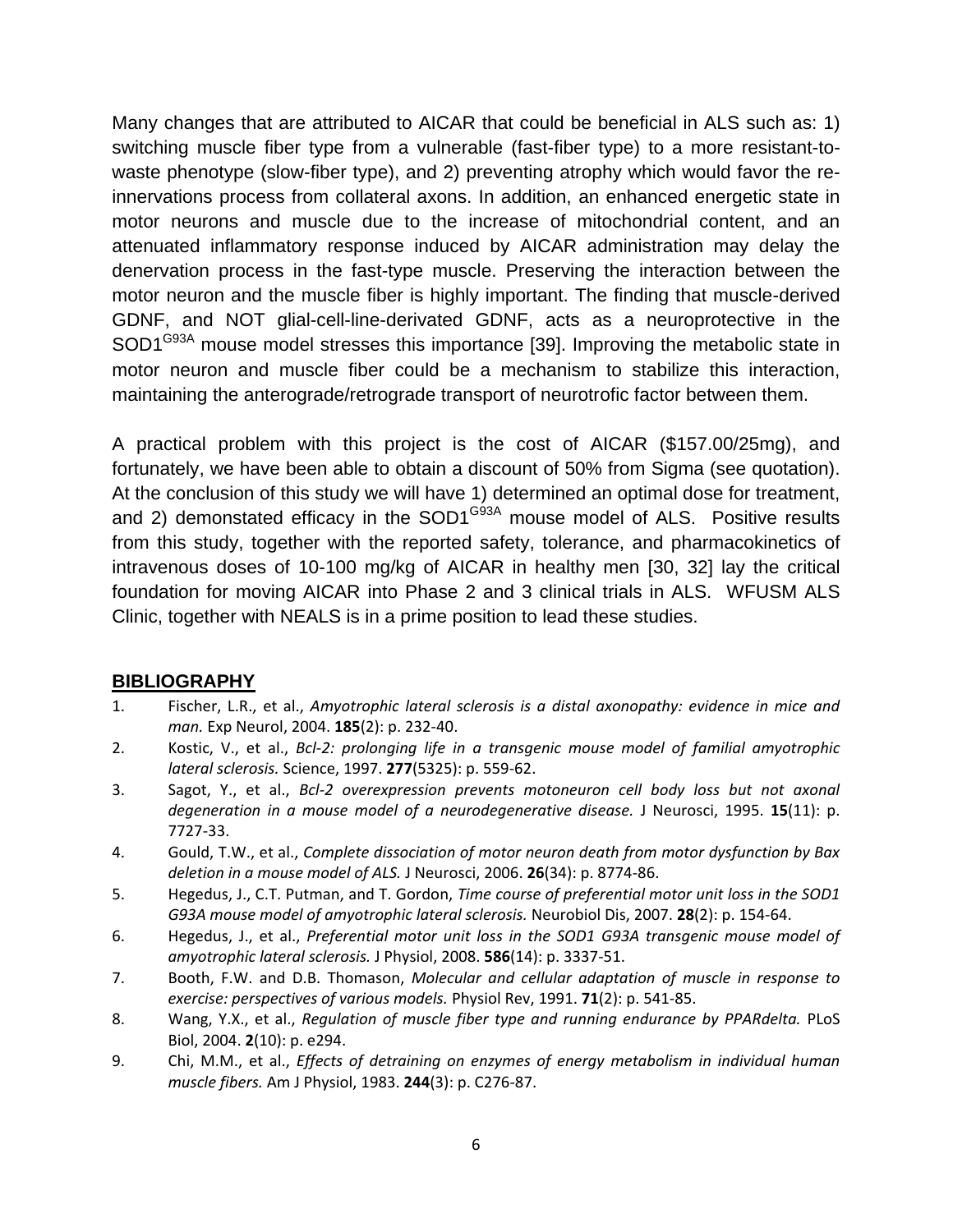- 10. Holloszy, J.O. and E.F. Coyle, *Adaptations of skeletal muscle to endurance exercise and their metabolic consequences.* J Appl Physiol, 1984. **56**(4): p. 831-8.
- 11. Brenner, I.K., et al., *Impact of three different types of exercise on components of the inflammatory response.* Eur J Appl Physiol Occup Physiol, 1999. **80**(5): p. 452-60.
- 12. He, B.P., W. Wen, and M.J. Strong, *Activated microglia (BV-2) facilitation of TNF-alpha-mediated motor neuron death in vitro.* J Neuroimmunol, 2002. **128**(1-2): p. 31-8.
- 13. Akassoglou, K., et al., *Astrocyte-specific but not neuron-specific transmembrane TNF triggers inflammation and degeneration in the central nervous system of transgenic mice.* J Immunol, 1997. **158**(1): p. 438-45.
- 14. Campbell, I.L., et al., *Neurologic disease induced in transgenic mice by cerebral overexpression of interleukin 6.* Proc Natl Acad Sci U S A, 1993. **90**(21): p. 10061-5.
- 15. Ono, S., et al., *Increased interleukin-6 of skin and serum in amyotrophic lateral sclerosis.* J Neurol Sci, 2001. **187**(1-2): p. 27-34.
- 16. Narkar, V.A., et al., *AMPK and PPARdelta agonists are exercise mimetics.* Cell, 2008. **134**(3): p. 405-15.
- 17. Goodyear, L.J., *The exercise pill--too good to be true?* N Engl J Med, 2008. **359**(17): p. 1842-4.
- 18. Holmes, B.F., E.J. Kurth-Kraczek, and W.W. Winder, *Chronic activation of 5'-AMP-activated protein kinase increases GLUT-4, hexokinase, and glycogen in muscle.* J Appl Physiol, 1999. **87**(5): p. 1990-5.
- 19. Suwa, M., et al., *Metformin increases the PGC-1alpha protein and oxidative enzyme activities possibly via AMPK phosphorylation in skeletal muscle in vivo.* J Appl Physiol, 2006. **101**(6): p. 1685-92.
- 20. Richter, E.A. and N.B. Ruderman, *AMPK and the biochemistry of exercise: implications for human health and disease.* Biochem J, 2009. **418**(2): p. 261-75.
- 21. Matsakas, A. and V.A. Narkar, *Endurance exercise mimetics in skeletal muscle.* Curr Sports Med Rep. **9**(4): p. 227-32.
- 22. Suwa, M., et al., *Short-term adenosine monophosphate-activated protein kinase activator 5 aminoimidazole-4-carboxamide-1-beta-d-ribofuranoside treatment increases the sirtuin 1 protein expression in skeletal muscle.* Metabolism.
- 23. Akimoto, T., et al., *Exercise stimulates Pgc-1alpha transcription in skeletal muscle through activation of the p38 MAPK pathway.* J Biol Chem, 2005. **280**(20): p. 19587-93.
- 24. Taylor, E.B., et al., *Endurance training increases skeletal muscle LKB1 and PGC-1alpha protein abundance: effects of time and intensity.* Am J Physiol Endocrinol Metab, 2005. **289**(6): p. E960- 8.
- 25. Arany, Z., et al., *The transcriptional coactivator PGC-1beta drives the formation of oxidative type IIX fibers in skeletal muscle.* Cell Metab, 2007. **5**(1): p. 35-46.
- 26. St-Pierre, J., et al., *Bioenergetic analysis of peroxisome proliferator-activated receptor gamma coactivators 1alpha and 1beta (PGC-1alpha and PGC-1beta) in muscle cells.* J Biol Chem, 2003. **278**(29): p. 26597-603.
- 27. Sandri, M., et al., *PGC-1alpha protects skeletal muscle from atrophy by suppressing FoxO3 action and atrophy-specific gene transcription.* Proc Natl Acad Sci U S A, 2006. **103**(44): p. 16260-5.
- 28. Brault, J.J., J.G. Jespersen, and A.L. Goldberg, *Peroxisome proliferator-activated receptor gamma coactivator 1alpha or 1beta overexpression inhibits muscle protein degradation, induction of ubiquitin ligases, and disuse atrophy.* J Biol Chem. **285**(25): p. 19460-71.
- 29. Marangos, P.J., et al., *Adenosine: its relevance to the treatment of brain ischemia and trauma.* Prog Clin Biol Res, 1990. **361**: p. 331-49.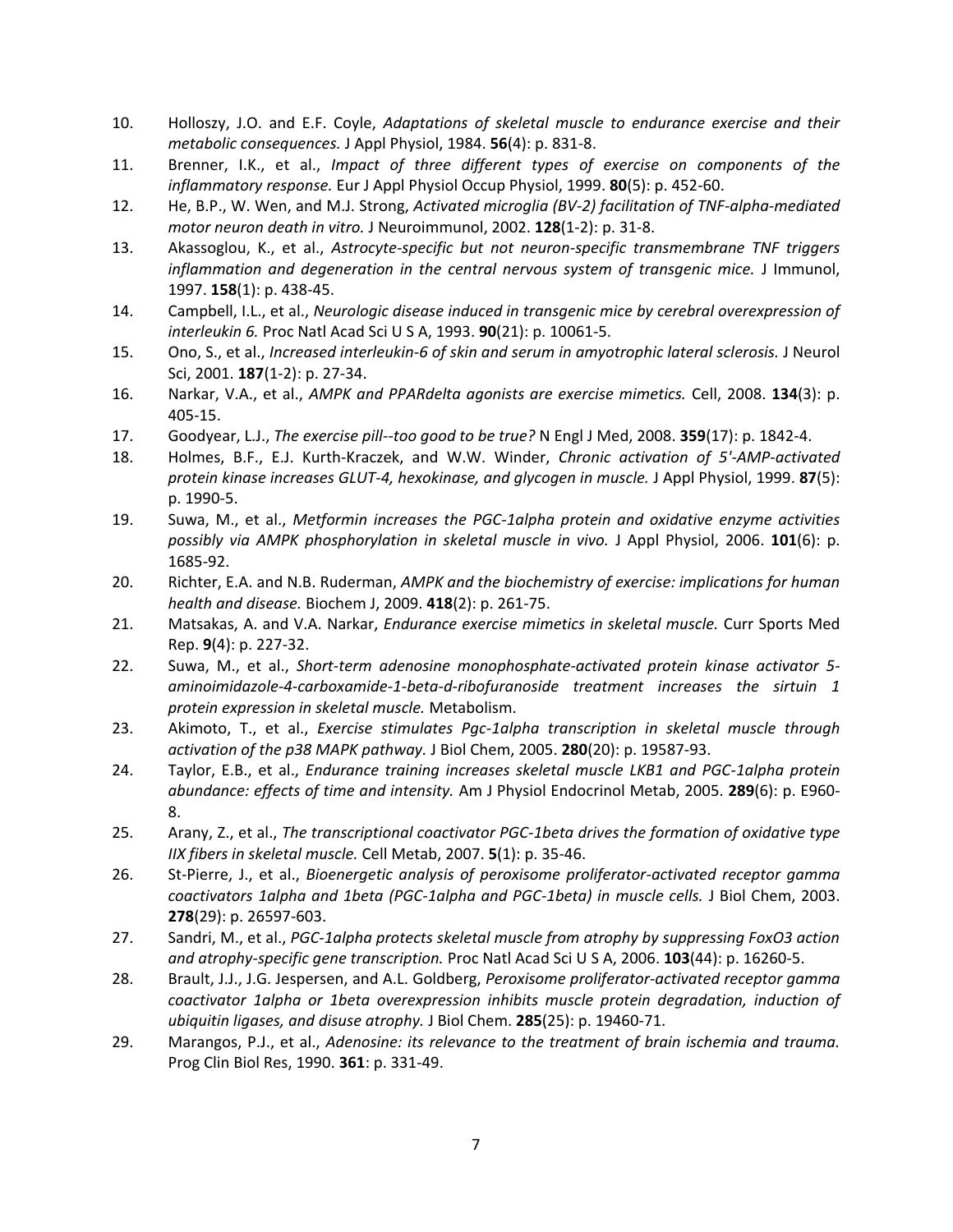- 30. Giri, S., et al., *5-aminoimidazole-4-carboxamide-1-beta-4-ribofuranoside inhibits proinflammatory response in glial cells: a possible role of AMP-activated protein kinase.* J Neurosci, 2004. **24**(2): p. 479-87.
- 31. Page, T., et al., *Treatment of Lesch-Nyhan syndrome with AICAR.* Adv Exp Med Biol, 1994. **370**: p. 353-6.
- 32. Dixon, R., et al., *AICA-riboside: safety, tolerance, and pharmacokinetics of a novel adenosineregulating agent.* J Clin Pharmacol, 1991. **31**(4): p. 342-7.
- 33. Ludolph, A.C., et al., *Guidelines for the preclinical in vivo evaluation of pharmacological active drugs for ALS/MND: report on the 142nd ENMC international workshop.* Amyotroph Lateral Scler, 2007. **8**(4): p. 217-23.
- 34. Lietner, M., *Working with ALS Mice: Guidelines for preclinical testing and colony management*, in *PRIZE4LIFE; The Jackson Laboratory*.
- 35. Zhang, X., et al., *A pharmacological activator of AMP-activated protein kinase protects hypoxic neurons in a concentration-dependent manner.* Neurochem Res. **35**(8): p. 1281-9.
- 36. Winder, W.W., et al., *Activation of AMP-activated protein kinase increases mitochondrial enzymes in skeletal muscle.* J Appl Physiol, 2000. **88**(6): p. 2219-26.
- 37. Milligan, C.E.
- 38. Pun, S., et al., *Selective vulnerability and pruning of phasic motoneuron axons in motoneuron disease alleviated by CNTF.* Nat Neurosci, 2006. **9**(3): p. 408-19.
- 39. Li, W., et al., *Muscle-derived but not centrally derived transgene GDNF is neuroprotective in G93A-SOD1 mouse model of ALS.* Exp Neurol, 2007. **203**(2): p. 457-71.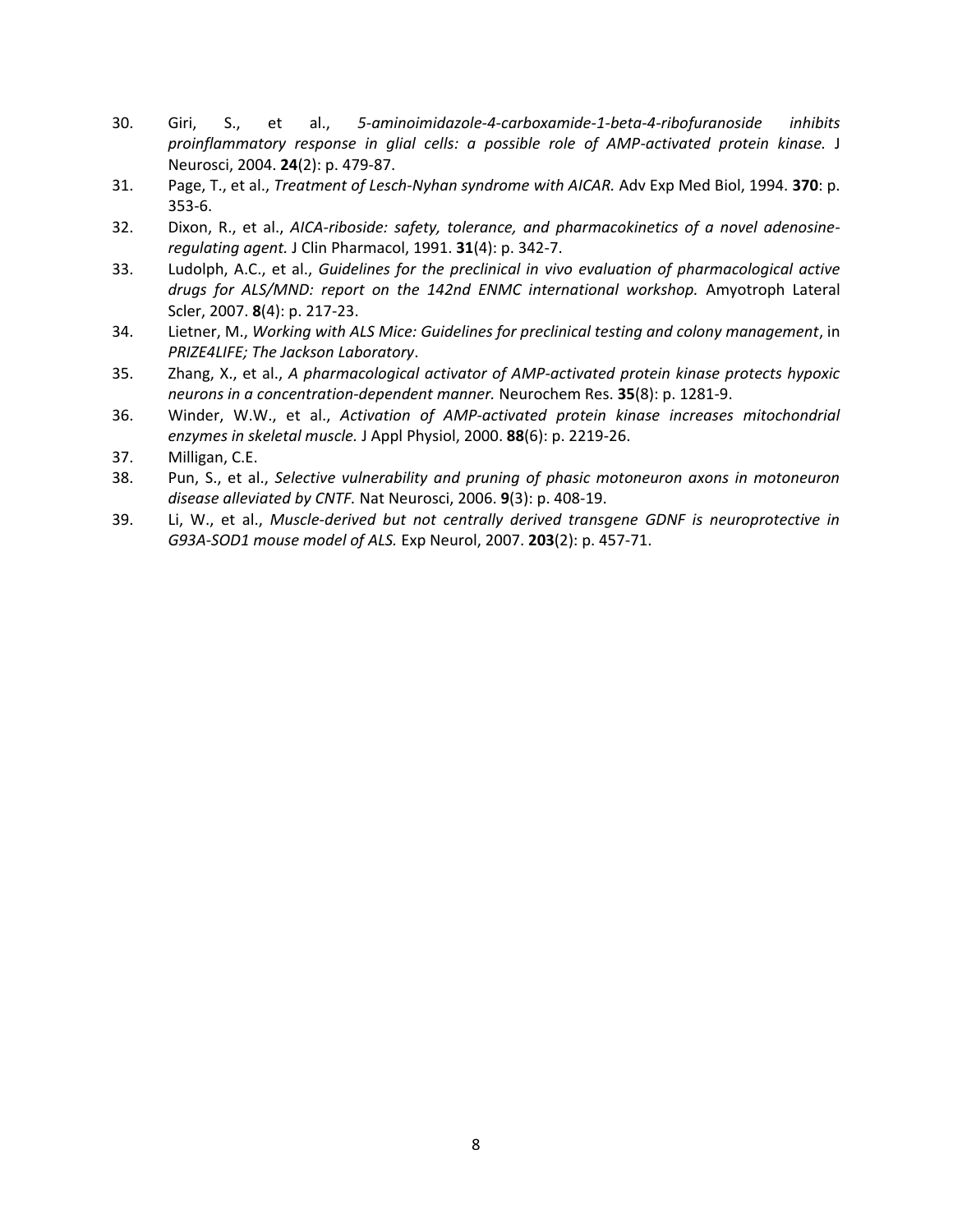Below is the budget for the initial dose-response (Aim 1) and primary efficacy (Aim 2) studies outlined in the proposal. Funds from the Blazeman Foundation for ALS will be used to obtain AICAR, pay for animal care and housing and contribute to the costs of critical reagents to determine the effective dose of AICAR. The Blazeman Foundation for ALS does not fund salary, fringe benefits or indirect costs. The Blazeman Foundation for ALS will be acknowledged for its support of this project in any formal or informal presentations of these data, on WFUBMC's ALS Center website, in a press release and in any resulting publications. Additionally, the investigators acknowledge that funding for Aim 2 will be contingent on positive results following successful completion of Aim 1.

## **Budget Request for Aim 1: Dose-response curve**

| Duration: 4 months                                                      |          |
|-------------------------------------------------------------------------|----------|
| Antibodies, Reagents, Histological supplies                             | \$3,600  |
| Mice: 4 cages for 28 days (\$0.85/day)                                  | \$95     |
| AICAR-A9978-1G \$3140.00 (Sigma)*                                       | \$7,536  |
| Average mouse weight at P40: 15g                                        |          |
| Total days: 28 days                                                     |          |
| Total mice: 12 control mice                                             |          |
| Dosages:                                                                |          |
| a) 100mg/kg/day $\rightarrow$ 126 mg total for the 3 mice and 28 days   |          |
| b) 250mg/kg/day $\rightarrow$ 315 mg total for the 3 mice and 28 days   |          |
| c) 500mg/kg/day $\rightarrow$ 630 mg total for the 3 mice and 28 days   |          |
| d) 1000mg/kg/day $\rightarrow$ 1260 mg total for the 3 mice and 28 days |          |
| Total amount needed for all mice and the 28 days = $2331mg \sim 2.5g$   |          |
| <b>TOTAL</b>                                                            | \$11,231 |

\*Price from Quotation # 21295569

#### **Budget Request for Aim 2: Effect of AICAR on preventing muscle denervation** Duration: **8 months**

| Mice: 12 cages for 30 days (\$0.85/day)                                               | \$306    |
|---------------------------------------------------------------------------------------|----------|
| AICAR-A9978-1G \$3140.00 (Sigma)*                                                     | \$10,362 |
| Average mouse weight: 18g                                                             |          |
| Total days: 30 days                                                                   |          |
| Total mice: 20 mice (5 male SOD1 <sup>G93A</sup> ; 5 female SOD1 <sup>G93A</sup> + 10 |          |
| untreated controls)                                                                   |          |
| Estimated dose <sup>#</sup> : 500mg/kg/day                                            |          |
| We need 270 mg/mice for the whole study $\rightarrow$ 2.7g total for the 10 mice      |          |
| <b>TOTAL</b>                                                                          | \$10,668 |